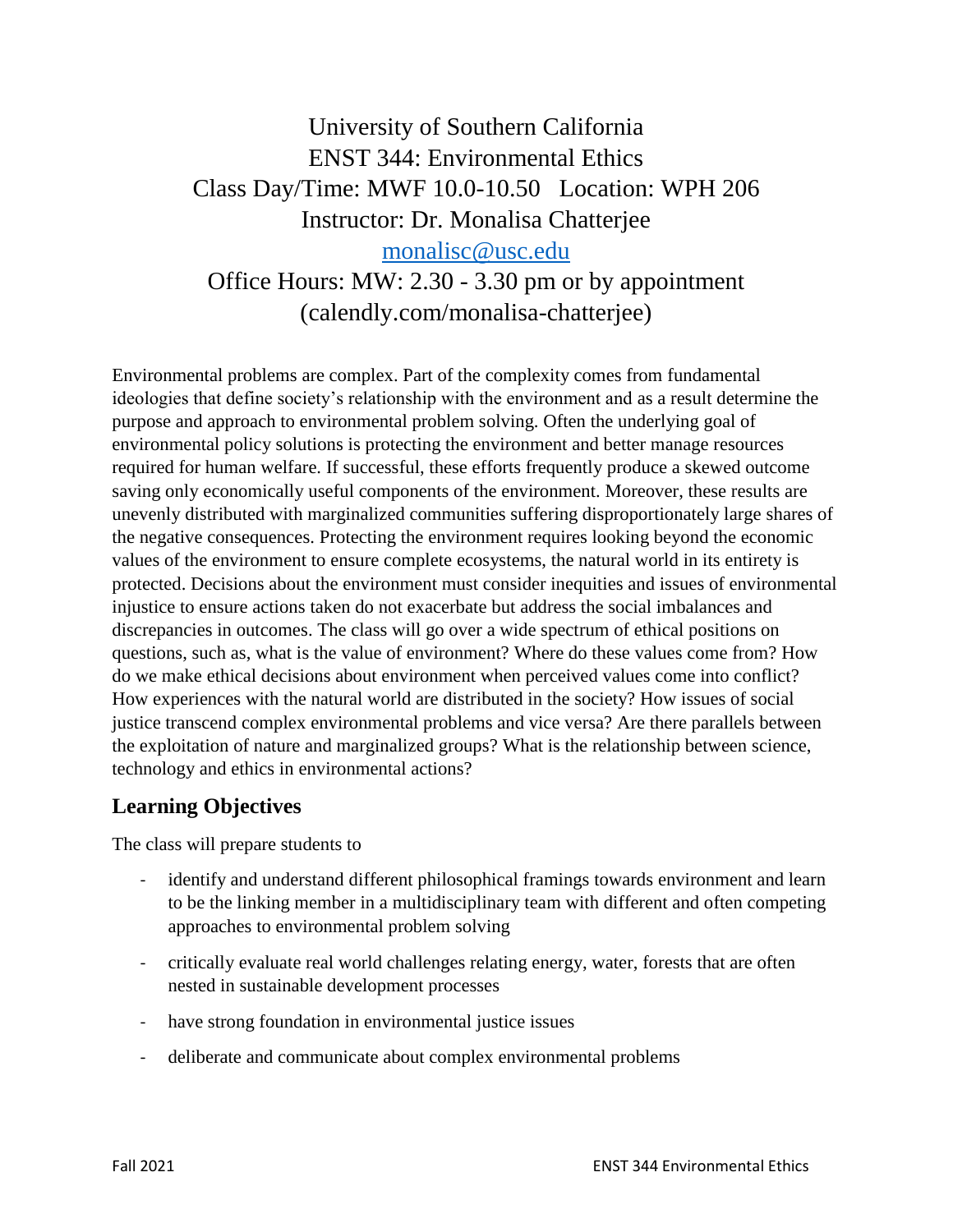- use local and global cases and develop an experience-based knowledge on ethics and environment problems
- have a sophisticated conceptual vocabulary and knowledge of fundamental concepts and ideologies relevant for environmental issues
- connect abstract theories with lived practice and learn about the grassroots work and local leaders who are making the efforts to simultaneously improve social justice and environmental conservation

**Please refer to** <https://dornsife.usc.edu/environmental-studies/> **for more information.**

#### **Required readings and other material**

*Readings and other materials* are provided via blackboard webpage [https://blackboard.usc.edu.](https://blackboard.usc.edu/)

#### **Optional textbooks for additional reading –**

Desjardins J.R. 2013. Environmental ethics (fifth edition) Wadsworth learning

Light and Rolston. 2011. Environmental Ethics. An anthology. Blackwell Publishing

#### **Ground rules for classroom -**

- Share responsibility for including all voices in the conversation.
- Listen respectfully.
- Be open to changing your perspectives based on what you learn from others.
- Understand that we are bound to make mistakes in this space.
- Understand that your words have effects on others.
- Take pair work or small group work seriously.
- Understand that others will come to these discussions with different experiences from yours.
- Make an effort to get to know other students. Introduce yourself to students sitting near or in breakout groups with you.
- Understand that there are different approaches to solving problems.

### **Tentative Lecture Schedule**

| <b>Date</b>          | <b>Topic</b>                                                                       | <b>Activities and assignments</b>   |
|----------------------|------------------------------------------------------------------------------------|-------------------------------------|
| WEEK 1 (AUG 23RD)    | Introduction to environmental ethics<br><b>Science, politics and Ethics</b>        | Environment stewardship<br>exercise |
| WEEK 2 (AUG $30TH$ ) | Ethical theories and the environment One<br>environmental ethic or moral pluralism | Tbd: Guest speaker                  |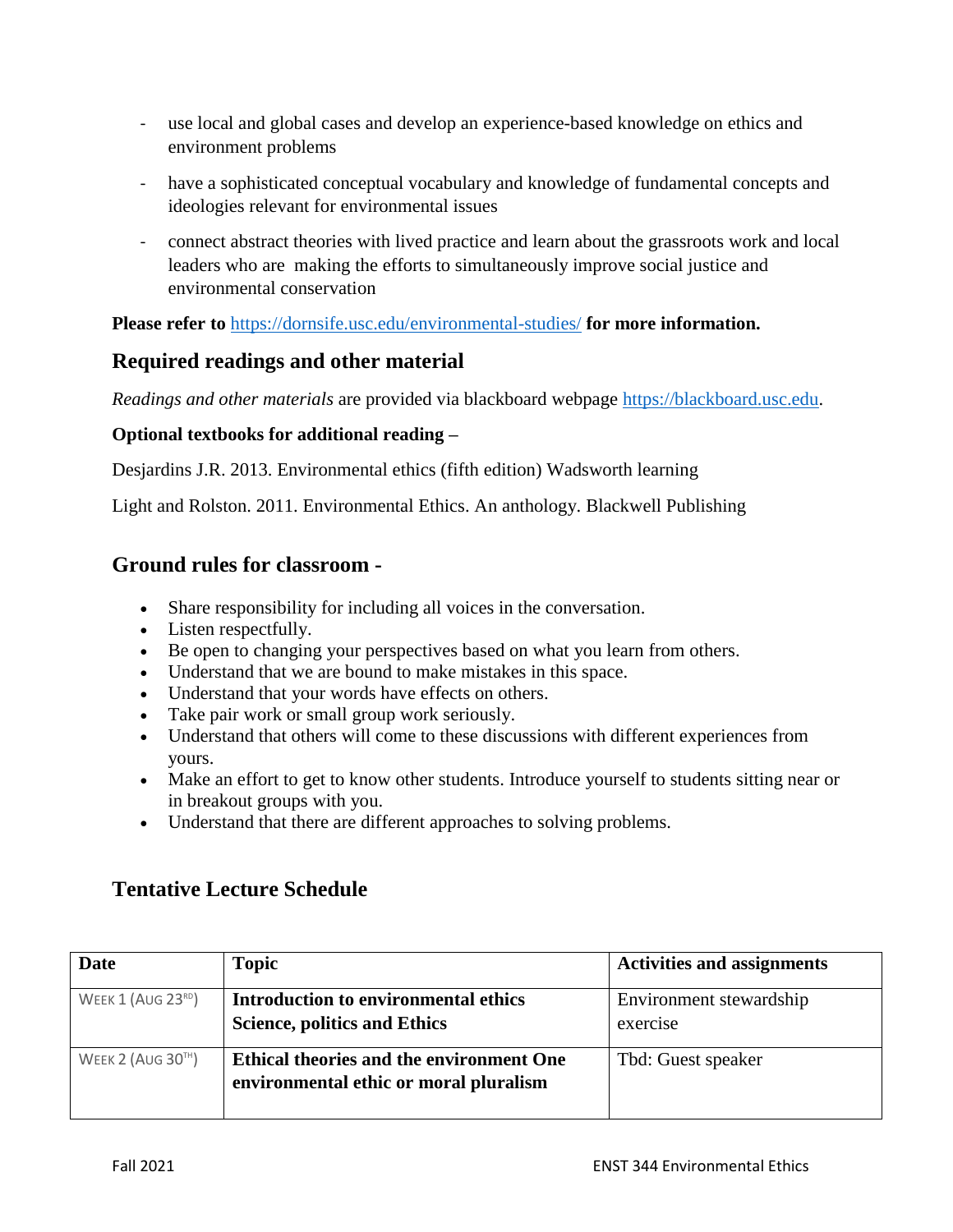| WEEK 3 (SEPT 6TH)         | <b>Instrumental and intrinsic values Traditional</b>                                                                                 | Assignment 1: Bring your         |
|---------------------------|--------------------------------------------------------------------------------------------------------------------------------------|----------------------------------|
| Sept $6th$ is a           | and alternative framings,                                                                                                            | favorite cartoon/meme to class!  |
| holiday                   | deep ecology                                                                                                                         |                                  |
| <b>WEEK 4 (SEPT 13TH)</b> | Environment ethics, spirituality and politics,<br>indigenous approaches and historical roots                                         | Student presentation 1           |
| WEEK 5 (SEPT 20TH)        | Animal rights -I                                                                                                                     | Student presentation 2           |
|                           | Foundation and critiques, similarities and<br>differences with environmental conservation<br>movements                               |                                  |
| WEEK 6 (SEPT 27TH)        | Animal rights -II                                                                                                                    | <b>Assignment 2: Documentary</b> |
|                           | Sentience, pain and justice and honor among<br>non-human species, what is a pet?                                                     | reflection and discussion        |
| WEEK 7 (OCT 4TH)          | $Ecofeminism-I$                                                                                                                      | Student presentation 3           |
|                           | <b>Environment and Ecofeminism: parallels</b><br>between nature and women                                                            |                                  |
| WEEK 8 (OCT 11TH)         | Ecofeminism-II                                                                                                                       |                                  |
|                           | <b>Intersectionality</b>                                                                                                             |                                  |
| <b>WEEK 9 (OCT 18TH)</b>  | Ecofeminism - II                                                                                                                     | Assignment 3: Introduce an       |
|                           | Midterm $(Oct 22nd)$ and Fall Break                                                                                                  | ecofeminist                      |
| <b>WEEK 10 (OCT 25TH)</b> | <b>Environment Justice - Pollution</b>                                                                                               | Student presentation 4           |
|                           | <b>Environmental Justice and the Risk Society,</b><br>pollution, exposure and health                                                 |                                  |
| WEEK 11 (NOV 1ST)         | <b>Environment Justice - Food ethics</b>                                                                                             | Research paper topic discussion: |
|                           | Green revolution and altering of global<br>agricultural landscape, ongoing land rush and<br>dispossession of traditional communities | Topics due by Friday             |
| <b>WEEK 12 (NOV 8TH)</b>  | <b>Technology and environment ethics - Climate</b><br><b>Change</b>                                                                  | Student presentation 5           |
|                           | Historical accountability; climate migrants                                                                                          |                                  |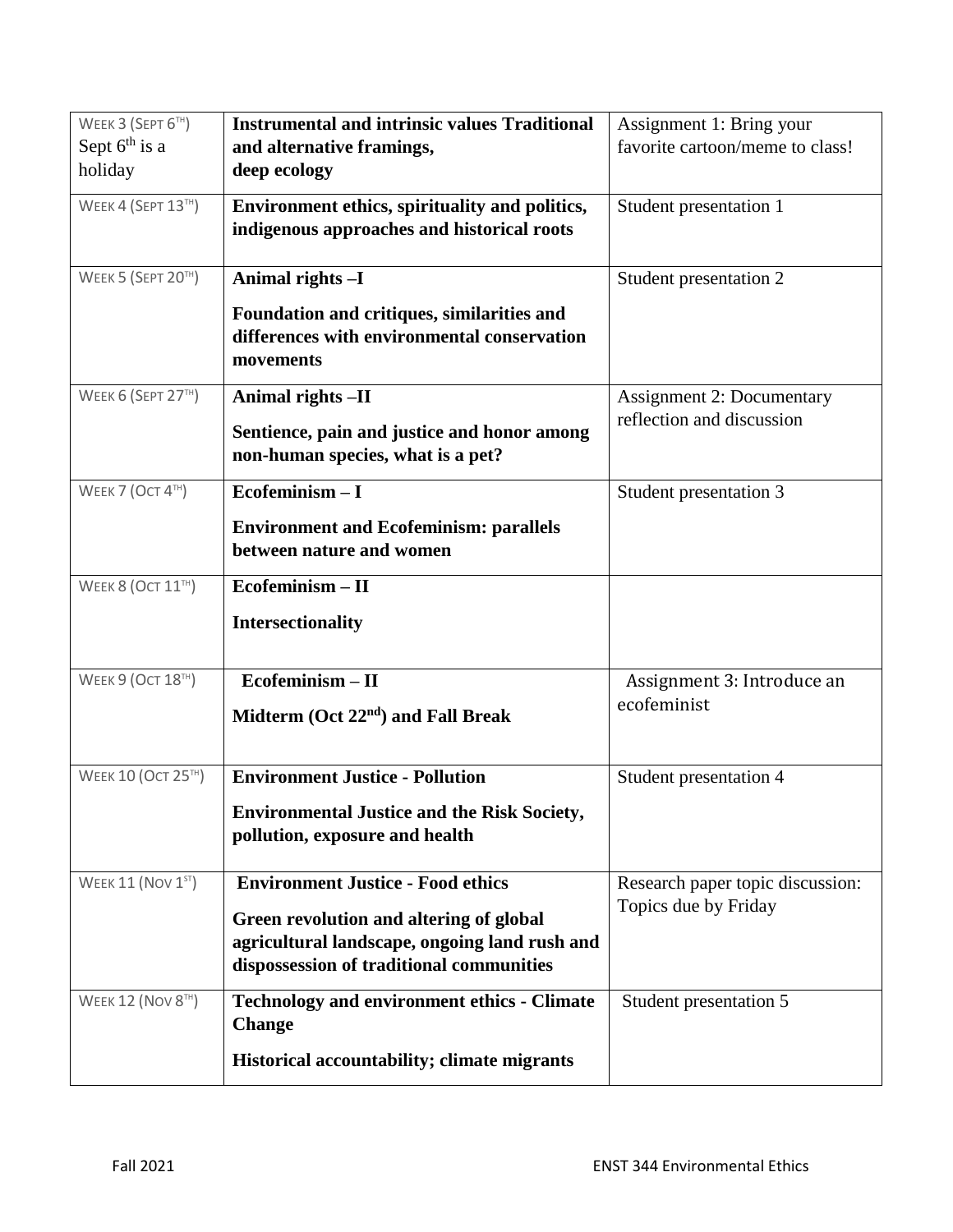| <b>WEEK 13 (NOV 15TH)</b> | Technology and environment ethics –<br>Geoengineering<br>Ethical implications of enhanced weathering<br>and designed climate | Student presentation 6                            |
|---------------------------|------------------------------------------------------------------------------------------------------------------------------|---------------------------------------------------|
| Thanksgiving week         |                                                                                                                              |                                                   |
| <b>WEEK 14 (NOV 29TH)</b> | Case study – Applying ethics and justice lens<br>to environmental decisions<br>Wrap up                                       | <b>Role play</b>                                  |
| <b>Final Exam</b>         | December $3rd$ (in class)                                                                                                    | Research paper due by December<br>7 <sup>th</sup> |

#### **Students will be evaluated in the following ways**

| Midterm and Final (definitions and short essay questions) | 40% (20% each) |
|-----------------------------------------------------------|----------------|
| Discussion lead and presentation                          | 15%            |
| Participation/Class activities/homework                   | 10%            |
| Case study presentation                                   | 10%            |
| Final paper (10 pages)                                    | 25%            |

**Presentation and discussion lead:** Students will take responsibility of presenting and leading a discussion based on readings of the week. These 'student led' discussions will be held on fridays and the student will give a short 10 minutes presentation summarizing the readings and then will continue with facilitating a discussion on the topics covered in those readings. A signup sheet will be circulated in the second week of class.

**Participation**: Students are expected to participate actively in class, which includes attending class, reading all assigned material, and participating professionally and productively in the class. Discussion is crucial to this class, please feel free to raise any question, objection, or other thoughts about the topic being discussed. Questions on readings will be submitted every week.

**Class activities/homework:** Participation in group activities and contributing to the outcome of these assignments is part of class assessment. Class assignments will not be announced ahead of time. There is no make up for these assignments.

**Midterm and Final:** Exams will have short answer definitions and essay questions.

**Role Play:** A role play exercise will be conducted in class. Students will be divided in groups of stakeholders and assigned positions to debate in class to resolve the ethically challenging environmental problem. More information and guidance will be provided separately.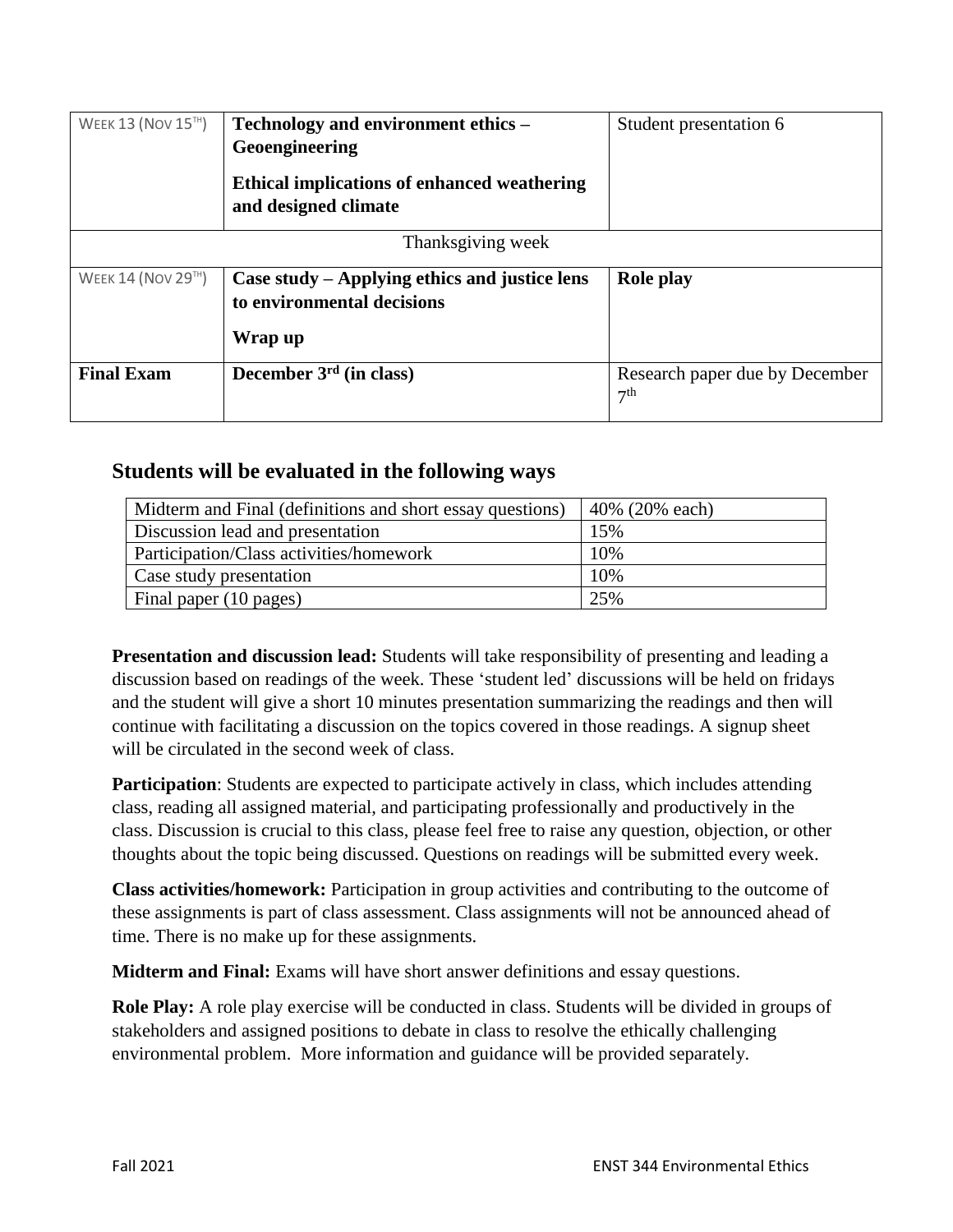**Final Paper**: A carefully written paper that succinctly presents the ethical issues in a real case using outside research. The topic will be of the student's choice, refined in collaboration with the instructor and reflecting the student's research interests. The final paper will be 10 pages in length and written in the style of an academic paper. The paper will be assessed on the basis of its clarity, quality of research and content, strength of its arguments and clear conclusions.

### **Course Policies**

You are expected to have read the course materials by the date it is discussed in class. Roll will be taken periodically in the form of thought exercises, and in-class questions. You are responsible for all information, announcements, date changes, and any other course material presented, regardless of your participation in the classroom.

You will be graded on the basis of your performance on exams, written assignments, critiques, and class participation (e.g., Blackboard assignments, oral presentations, etc.). Exam questions will be drawn from course readings, assignments, lectures, and will include both short answer and essay questions. No make-up midterms or final exams will be allowed without explicit permission from the instructor. Late assignments will be penalized 10% of total points per day.

# **Grading Scale**

Course final grades will be determined using the following scale

- A 93-100 A- 90-92
- B+ 87-89
- B 83-86
- B- 80-82
- C+ 77-79
- C 73-76

# **Policy on Missed Lecture, Assignments, or Exams**

UNPLANNED ABSENCES: You may be excused from an exam only in the event of a documented illness or emergency as outlined by university policy. No other excuses for missing exams will be accepted. If you miss a class, quiz or graded activity due to medical illness you must present a valid medical excuse to the Instructor within 48h of the missed examination or quiz. The excuse cannot be to attend a dental appointment, a conference, or other similar reasons. The reason for missing an examination or quiz must be of a medical nature or totally unavoidable (e.g., a verified automobile collision on the day and time of the examination). Notify the Instructor in writing that you were seen by a physician, making sure that you include: 1) the physician's name and telephone number, and 2) a statement authorizing us to discuss with the doctor whether you were too ill to take the examination. Note that neither you nor the physician need tell us the nature of your illness. If the excuse is verified, we will accommodate needs. An invalid excuse, or the excuse turned in late, will result in a score of zero for the activity missed. If you miss the final examination and have provided a valid medical excuse within 72 hours of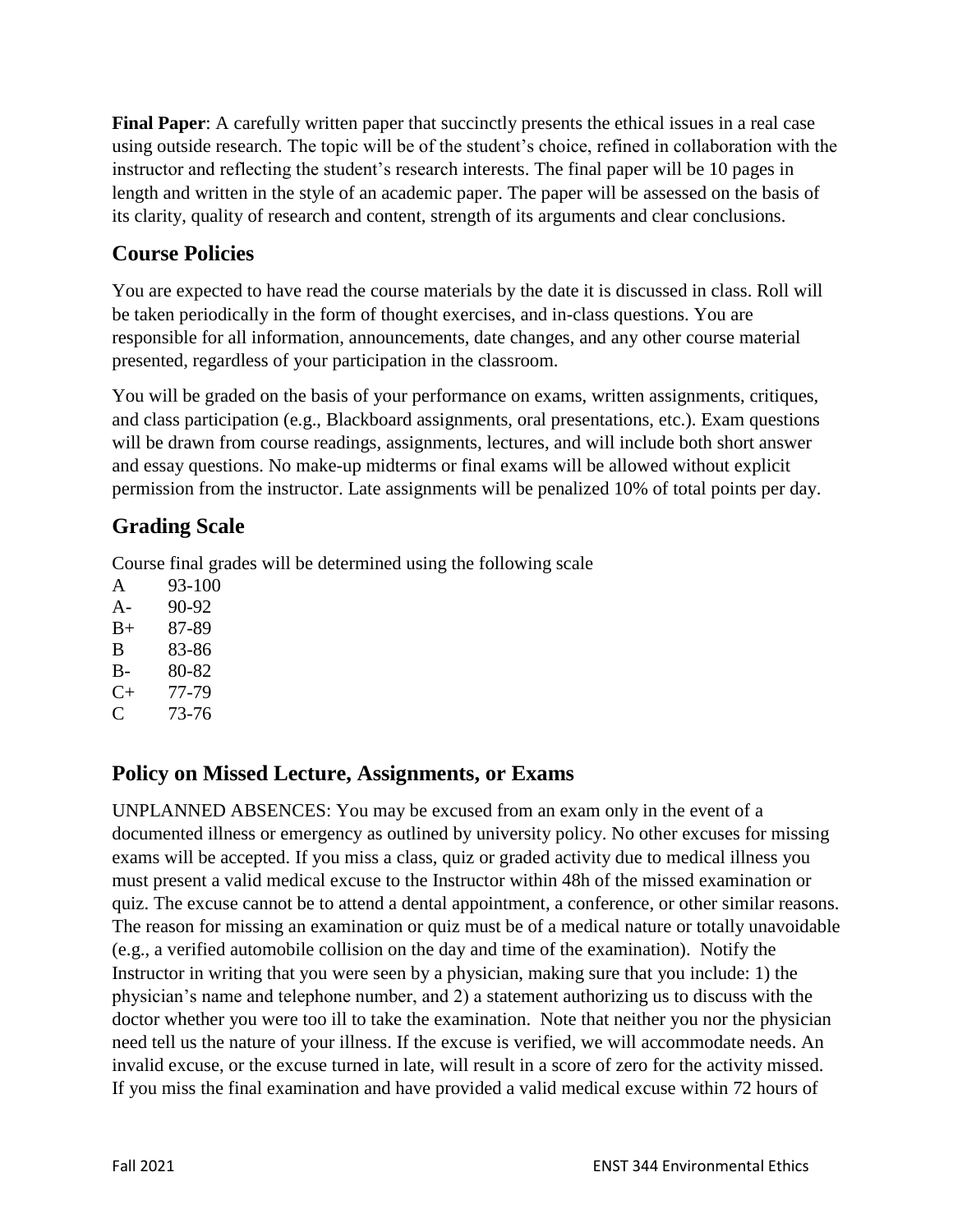the examination time, a final course grade of incomplete (IN) will be recorded and you will be permitted to take a make-up final examination during the following semester.

PLANNED ABSENCES: Students who wish to miss an examination for observance of a religious holiday should be aware of the University's policy on such absences, published at: [http://orl.usc.edu/religiouslife/holydays/absences.html.](http://orl.usc.edu/religiouslife/holydays/absences.html) Requests for such absences should be made by email to the Instructor at least 2 weeks in advance of the absence. If the absence is approved, a reasonable accommodation will be provided.

#### **Students with Disabilities**

Students requesting academic accommodations based on a disability are required to register with the Office of Disability Services and Programs (DSP) each semester. A letter of verification for approved accommodations can be obtained from DSP. Be sure that the letter is delivered as early in the semester as possible. DSP is located in STU 301 and is open from 8:30 a.m. to 5:00 p.m., Monday through Friday. The telephone number of DSP is 213-740-0776. If a student's approved accommodation is limited to extra time on examinations, accommodation will be provided. For any other accommodation, such as a private room, translator, etc., students must make prior arrangements with the DSP office 2 weeks before the exam date. For more information please visit the following website:

[http://sait.usc.edu/academicsupport/centerprograms/dsp/home\\_index.html.](http://sait.usc.edu/academicsupport/centerprograms/dsp/home_index.html)

### **Academic Conduct**

Plagiarism – presenting someone else's ideas as your own, either verbatim or recast in your own words – is a serious academic offense with serious consequences. Please familiarize yourself with the discussion of plagiarism in *SCampus* in Part B, Section 11, "Behavior Violating University Standards" [https://policy.usc.edu/student/scampus/part-b.](https://policy.usc.edu/student/scampus/part-b/) Other forms of academic dishonesty are equally unacceptable. See additional information in *SCampus* and university policies on scientific misconduct, [http://policy.usc.edu/scientific-misconduct.](http://policy.usc.edu/scientific-misconduct/)

Discrimination, sexual assault, intimate partner violence, stalking, and harassment are prohibited by the university. You are encouraged to report all incidents to the *Office of Equity and Diversity*/*Title IX Office* [http://equity.usc.edu](http://equity.usc.edu/) and/or to the *Department of Public Safety* [http://dps.usc.edu.](http://dps.usc.edu/) This is important for the health and safety of the whole USC community. Faculty and staff must report any information regarding an incident to the Title IX Coordinator who will provide outreach and information to the affected party. The sexual assault resource center webpage [http://sarc.usc.edu](http://sarc.usc.edu/) fully describes reporting options. Relationship and Sexual Violence Services<https://engemannshc.usc.edu/rsvp> provides 24/7 confidential support.

### **Support Systems**

A number of USC's schools provide support for students who need help with scholarly writing. Check with your advisor or program staff to find out more. Students whose primary language is not English should check with the *American Language Institute* [http://ali.usc.edu,](http://ali.usc.edu/) which sponsors courses and workshops specifically for international graduate students. *The*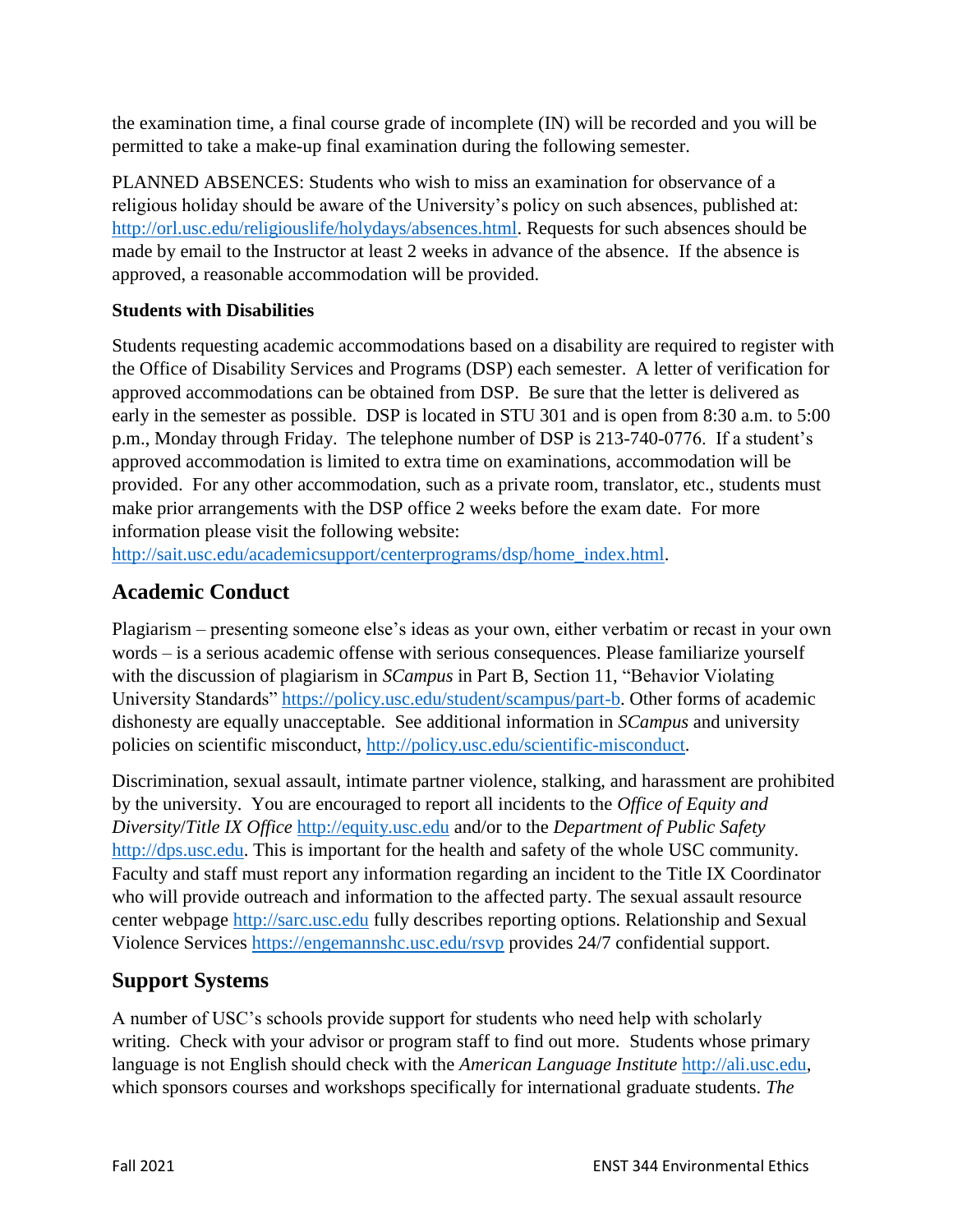*Office of Disability Services and Programs [http://dsp.usc.edu](http://dsp.usc.edu/) provides certification for students* with disabilities and helps arrange the relevant accommodations. If an officially declared emergency makes travel to campus infeasible, *USC Emergency Information*  [http://emergency.usc.edu](http://emergency.usc.edu/) will provide safety and other updates, including ways in which instruction will be continued by means of Blackboard, teleconferencing, and other technology.

Research Support: Need to do research but don't know where to start? Not sure how to cite a source in your bibliography? Ask a librarian! http://libguides.usc.edu/ General Academic Support: The Kortschak Center for Learning and Creativity provides customized support services to help students transition into college and achieve their academic goals. https://kortschakcenter.usc.edu/ Counseling and Mental Health - (213) 740-9355 – 24/7 on call studenthealth.usc.edu/counseling Free and confidential mental health treatment for students, including short-term psychotherapy, group counseling, stress fitness workshops, and crisis intervention.

National Suicide Prevention Lifeline - 1 (800) 273-8255 – 24/7 on call suicidepreventionlifeline.org Free and confidential emotional support to people in suicidal crisis or emotional distress 24 hours/day, 7 days/week.

Relationship and Sexual Violence Prevention Services (RSVP) - (213) 740-9355(WELL), press "0" after hours – 24/7 on call studenthealth.usc.edu/sexual-assault Free and confidential therapy services, workshops, and training for situations related to gender-based harm.

Office of Equity and Diversity (OED) - (213) 740-5086 | Title IX – (213) 821-8298 equity.usc.edu, titleix.usc.edu Information about how to get help or help someone affected by harassment or discrimination, rights of protected classes, reporting options, and additional resources for students, faculty, staff, visitors, and applicants.

Reporting Incidents of Bias or Harassment - (213) 740-5086 or (213) 821-8298 uscadvocate.symplicity.com/care\_report Avenue to report incidents of bias, hate crimes, and microaggressions to the Office of Equity and Diversity |Title IX for appropriate investigation, supportive measures, and response.

The Office of Disability Services and Programs - (213) 740-0776 dsp.usc.edu Support and accommodations for students with disabilities. Services include assistance in providing readers/notetakers/interpreters, special accommodations for test taking needs, assistance with architectural barriers, assistive technology, and support for individual needs.

USC Campus Support and Intervention - (213) 821-4710 campussupport.usc.edu Assists students and families in resolving complex personal, financial, and academic issues adversely affecting their success as a student.

Diversity at USC - (213) 740-2101 diversity.usc.edu Information on events, programs and training, the Provost's Diversity and Inclusion Council, Diversity Liaisons for each academic school, chronology, participation, and various resources for students.